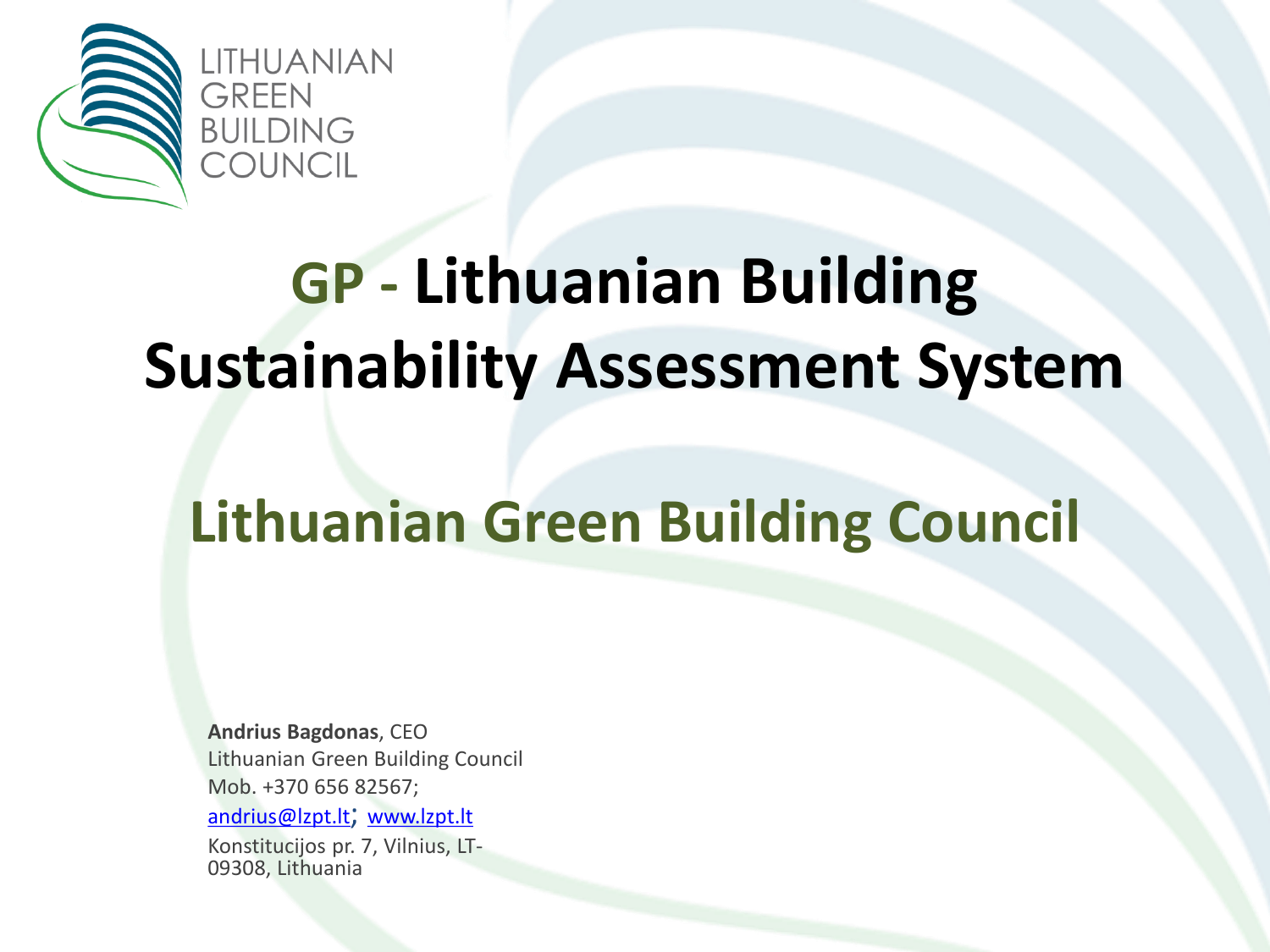

**MEMBER ORGANISATION** 

#### **Established in 2013**

**Main goals:**

- $\checkmark$  Raising public awareness of the advantages of sustainable environment
- $\checkmark$  Training green building professionals
- $\checkmark$  Supporting innovations in the design, construction and operation of green buildings

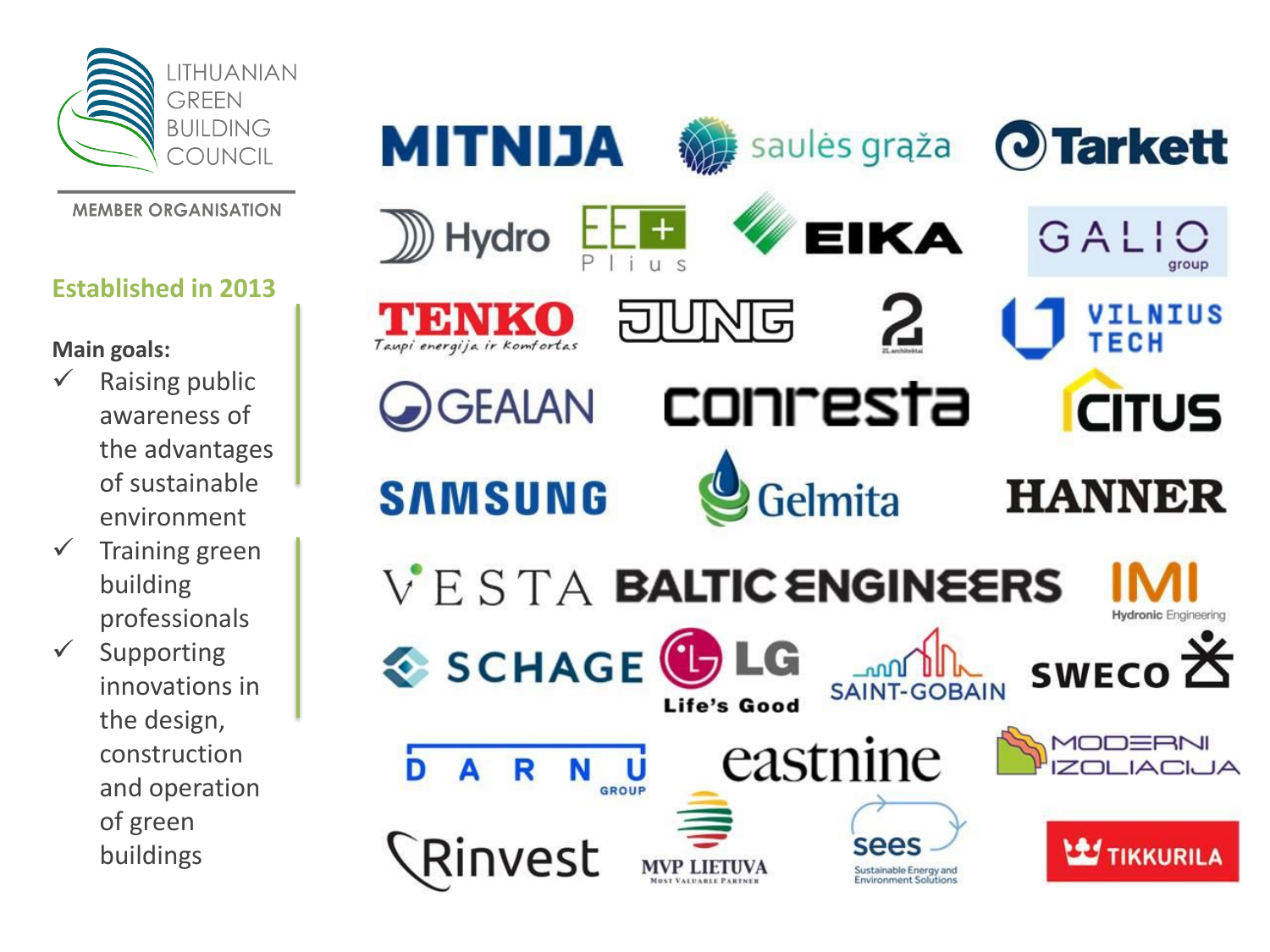### Main activities



**Green Building Professional (GBPro) training program** is jointly organized by LTGBC and partners. Program introduces the core concepts necessary to be a useful contributor to successful green building projects.



**GREEN BUILDING** CONFERENCE **Annual conference on green buildings and sustainable development** where local and foreign experts, leaders of real estate development sharing experiences, best practices and approaching the key tendencies and innovations in sustainable real estate markets.

**VILNIUS** 



Competition **Green buildings in Lithuania** organized by LT GBC jointly with partners and aiming to provide recognition to buildingrelated projects with outstanding performance and contributions in sustainability and the built environment. LT GBC Awards are awarded bi-annually to both residential and non-residential projects in Lithuania.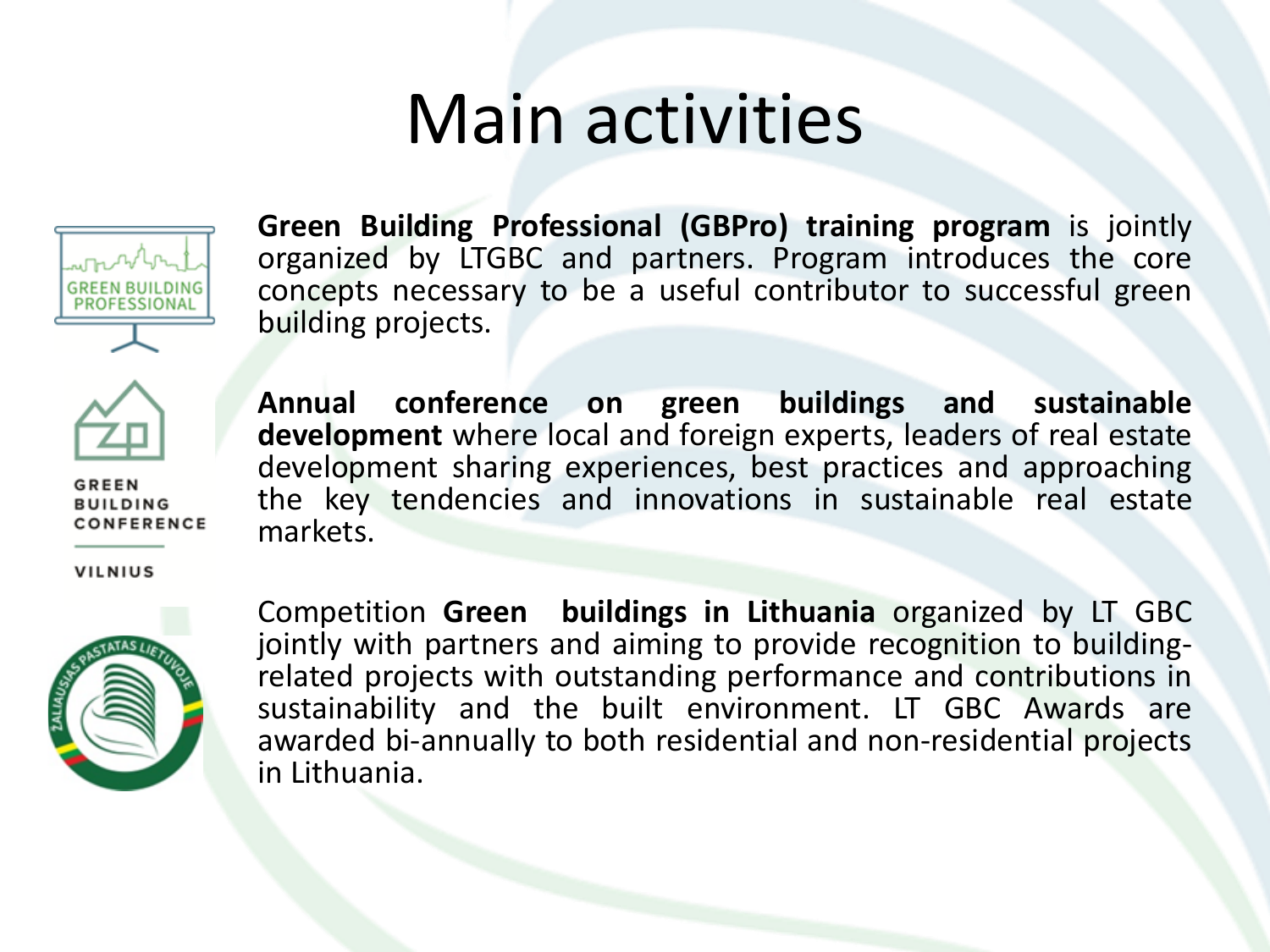

### Lithuanian Building Sustainability Assessment System (LBSAS)

LBSAS aims to objectively and transparently assess the level of sustainability of territories and buildings in Lithuania and to publicly declare the best sustainable design and construction practices.

### **ASSESSED BUILDINGS (NEW CONSTRUCTION)**



Residential (multiple flat) buildings

|  | w      |  |
|--|--------|--|
|  |        |  |
|  |        |  |
|  |        |  |
|  | $\sim$ |  |

Administrative (office) buildings



#### **Advantages of LBSAS:**

- **Encourages the design and construction** of healthy, comfortable, long-lasting, costeffective, energy efficient;
- **Developed by the experts of the Lithuanian Green Building Council** in accordance with internationally recognized assessment methodologies and best practices;
- **Adapted specifically to Lithuania**, taking into account natural conditions, legal environment and local market needs.

#### **LBSAS IS BASED ON 8 SUSTAINABILITY CATEGORIES AND 29 CRITERIA**



Commercial and recreational buildings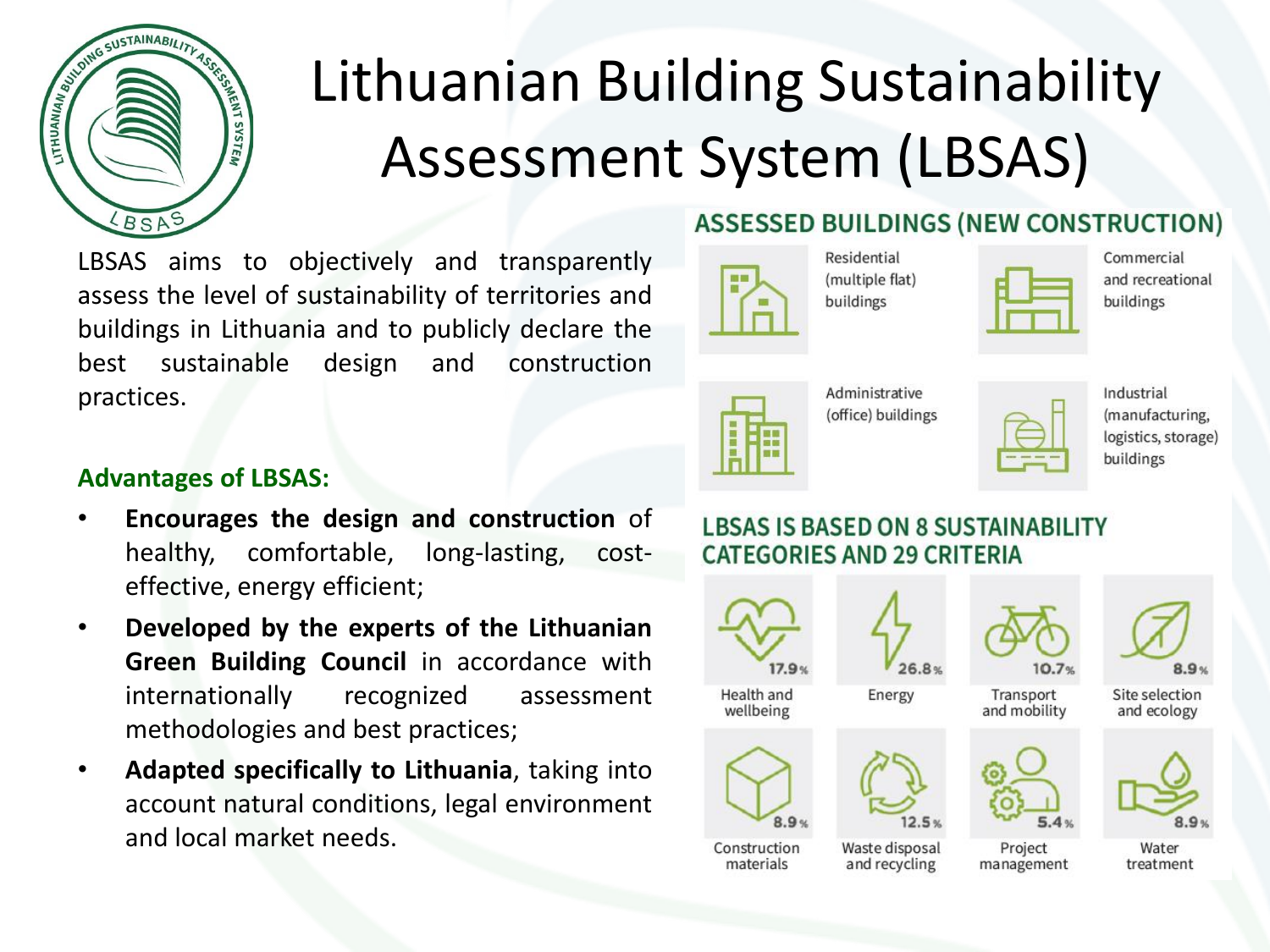## **GP - Lithuanian Building Sustainability Assessment System**



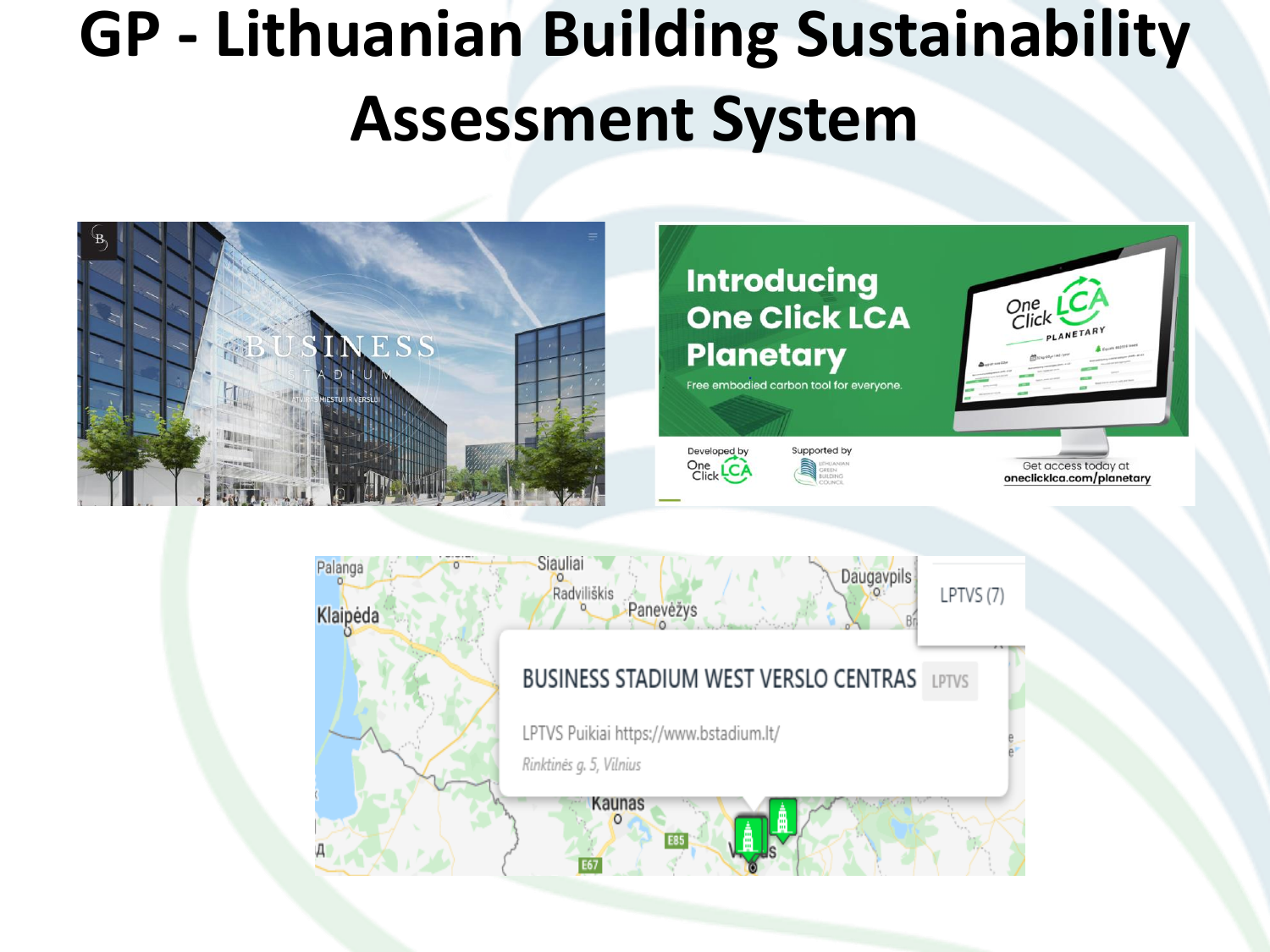# **GP - Lithuanian Building Sustainability Assessment System**

The main benefits of the LBSAS are:

- Encourages design and construction of healthy, comfortable, longlasting, economical, energy efficient buildings, rational use of natural resources at all stages of the building life cycle;
- Prepared according to globally recognized international assessment methodologies;
- Adapted to Lithuania, taking into account legal environment, economic realities, natural conditions and other important circumstances;
- Assessment according to LBSAS is the best way to present the advantages of your "green" buildings to customers and employees and emphasize your company's social responsibility.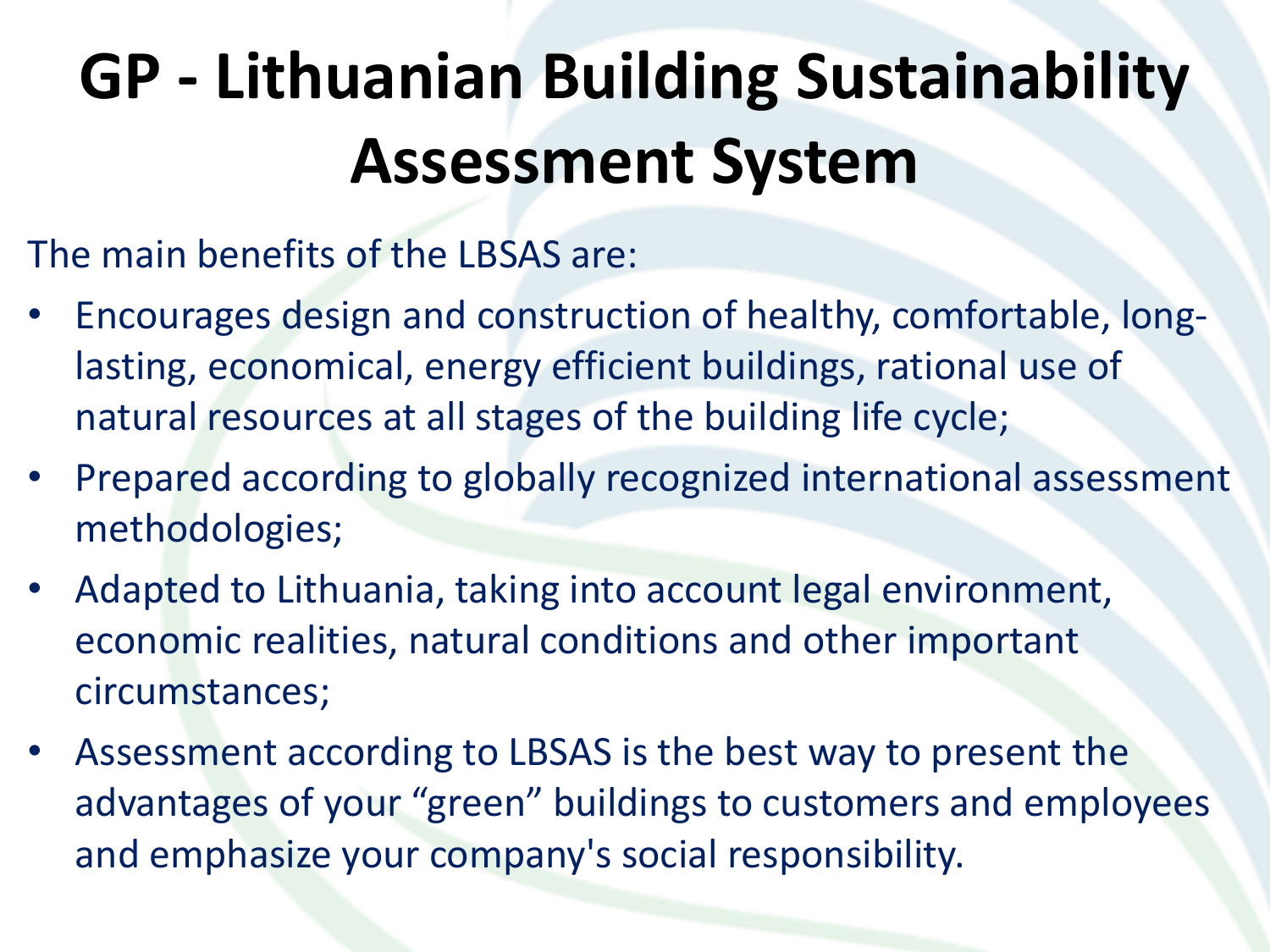### GREEN Building Professional

### **CERTIFICATE OF COMPLETIO**

 $NO$ . **AWARDED TO** 

THIS DOCUMENT AKNOWLEDGES SUCCESSFUL COMPLETION OF THE REQUIRED CURRICULUM NECESSARY TO OBTAIN THE GREEN BUILDING PROFESSIONAL CERTIFICATION ISSUED BY LITHUANIAN GREEN BUILDING COUNCIL.

DATE AND LOCATION:

#### **COMPLETED GREEN BUILDING PROFESSIONAL TRAINING PROGRAM COURSES:**

- · Envelope design for green buildings
- · Sustainable landscape and exterior design
- · Sustainable Materials & Resources
- Legal Requirements & Certifications of green buildings
- Life Cycle Costing for Green Buildings
- · Financial Considerations of Green Buildings
- · Project management of sustainable projects
- Integrating Renewable Energy and Sustainable Development
- Lighting Design & Smart Buildings
- Creating and Managing Greener Workspaces